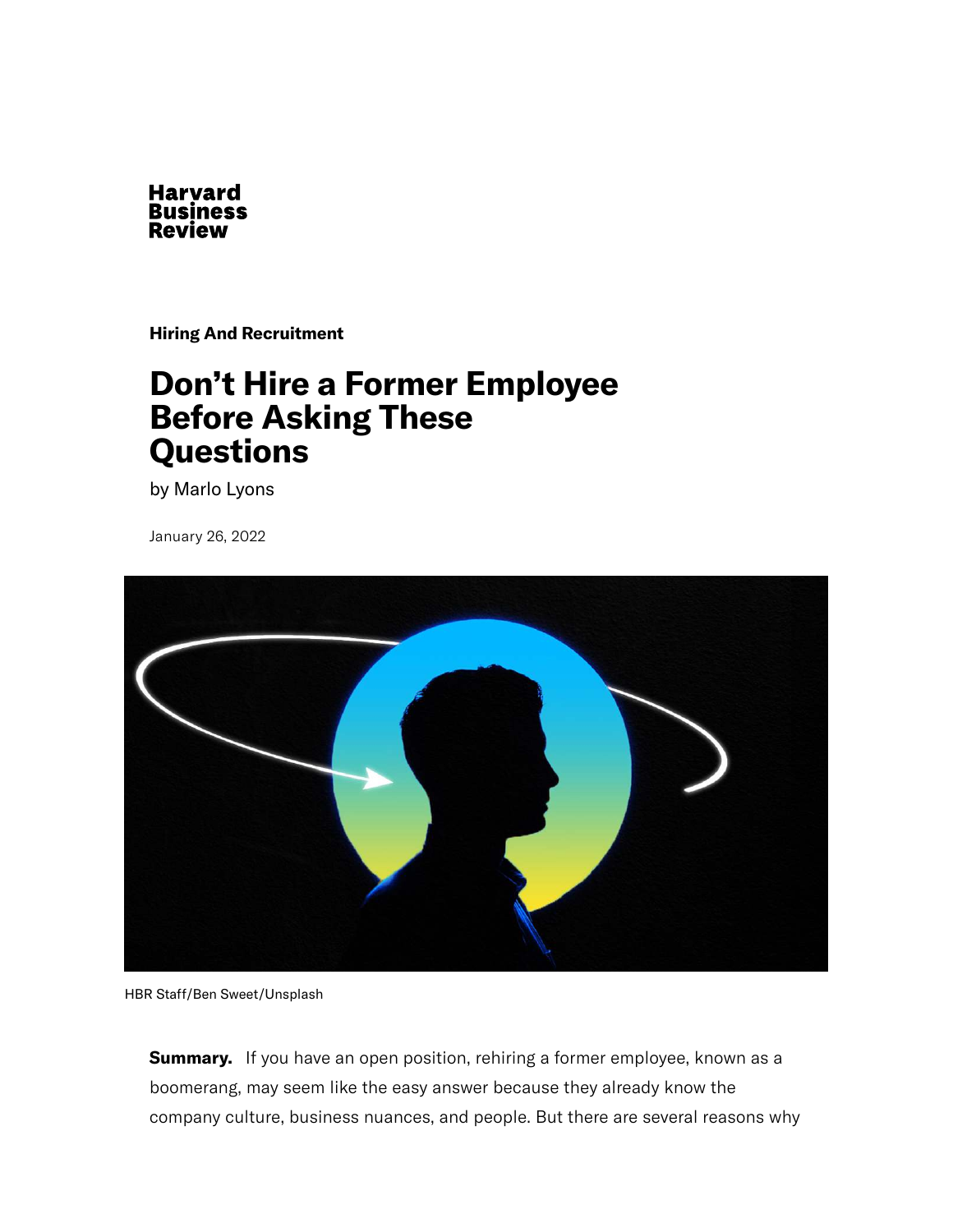Many employees are on the move, looking for that next opportunity. Perhaps they want a bigger challenge, more money, or believe they need to leave their current company to advance their career. But what if they leave your company and realize the new opportunity [wasn't as great as they thought](https://hbr.org/2021/12/so-you-want-to-quit-your-brand-new-job), or they left years ago, gained new skills, and now want to come back? Should you hire them?

Rehiring a former employee, known as a [boomerang](https://hbr.org/2021/02/should-you-rehire-an-employee-who-left-your-company), may seem like the easy answer because they already know the company culture, business nuances, and people, but there are several reasons why they might not be the right person for the job. Here are five questions managers should ask themselves before hiring a former employee.

### **Am I hiring the boomerang employee because it seems like the easy option?**

The employee knows the company, but is the new job exactly the same as the one they left? Most employees will come back to an employer for a different or more senior role. Consider how they'll adjust to a different role and whether their colleagues will see them as capable of that higher-level position. Check in with their previous manager (if applicable), HR, and cross-functional stakeholders not only about whether the employee should be considered for rehire, but also about their soft skills and ability to adjust to new and dynamic situations. This will help you foresee any roadblocks to the boomerang's success in the new role.

Then think about how they'll fit into the culture of your team. Is it the same team, or has the team changed or grown since they left? If it's a new team, how will the boomerang fit in with the current employees? Will they be managing any former colleagues who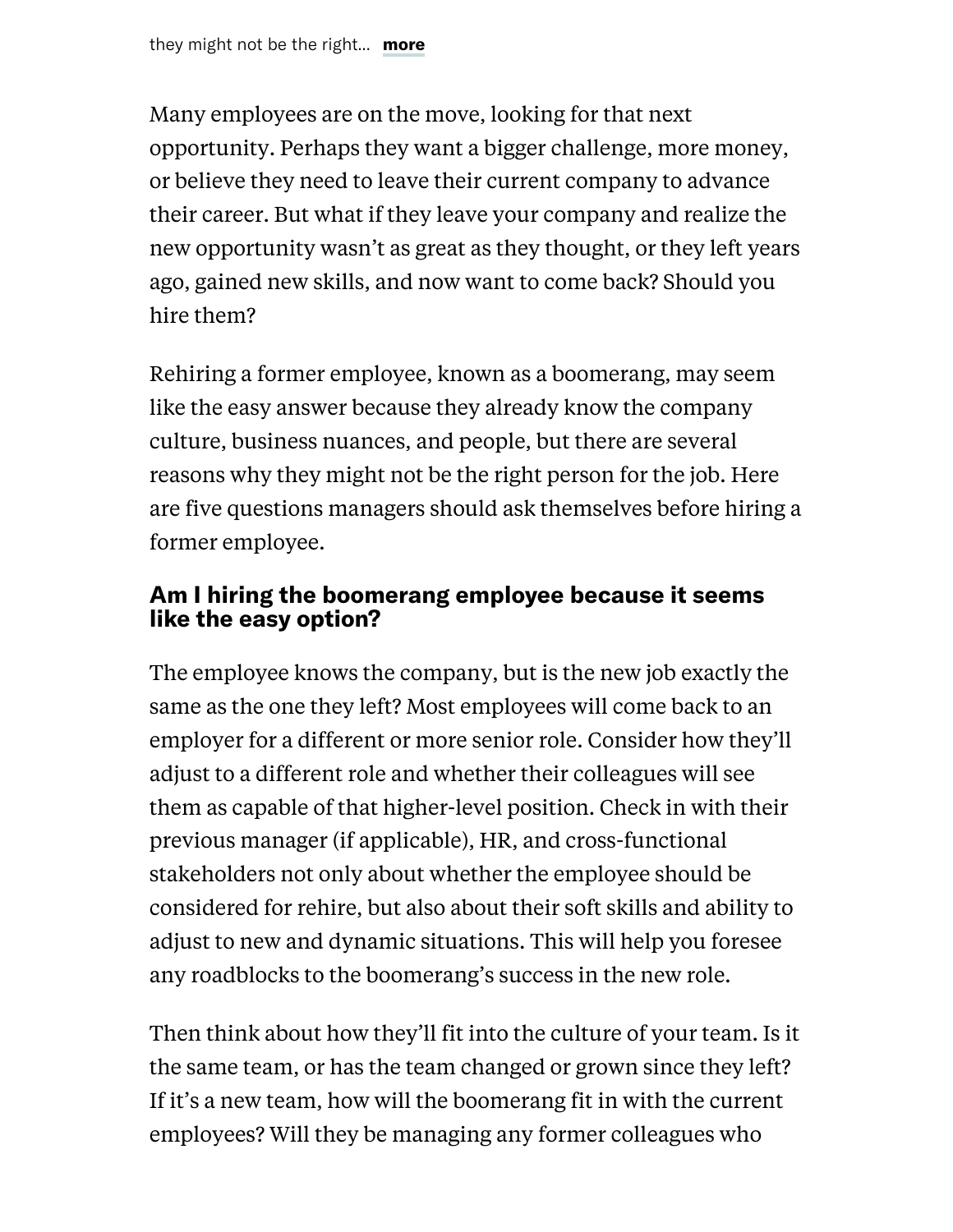were previously peers? And how will that impact the team dynamics? What will you need to do to ensure a smooth transition for the boomerang and the team?

Finally, do you equate "easier" with "no ramp time?" You may think the boomerang doesn't need much onboarding, especially if they're returning to the same team, but companies, teams, and processes grow and change, and they deserve the same amount of ramp time as any new employee. If they get back into the swing of things quickly, then great!

### **Does the boomerang bring the right skills and capabilities to advance the business?**

You're familiar with the skills and capabilities the employee had before they left the company. What new skills and experience have they gained since leaving? Do those skills match the job description and help advance the business, or are their current and previous skills obsolete compared to where the company is headed? Making sure the boomerang has the skills based on the job responsibilities and business needs is critical to moving the company forward.

## **Is unconscious bias influencing me?**

When employees leave a company, they often keep in touch with former colleagues. If you've remained friendly with the boomerang employee and talked to them about a role you're hiring for, there's a chance unconscious bias contributed to how you designed the job description. Consider whether you drafted the job description objectively or wrote it to match the potential boomerang's experience and level, which might not match the business needs.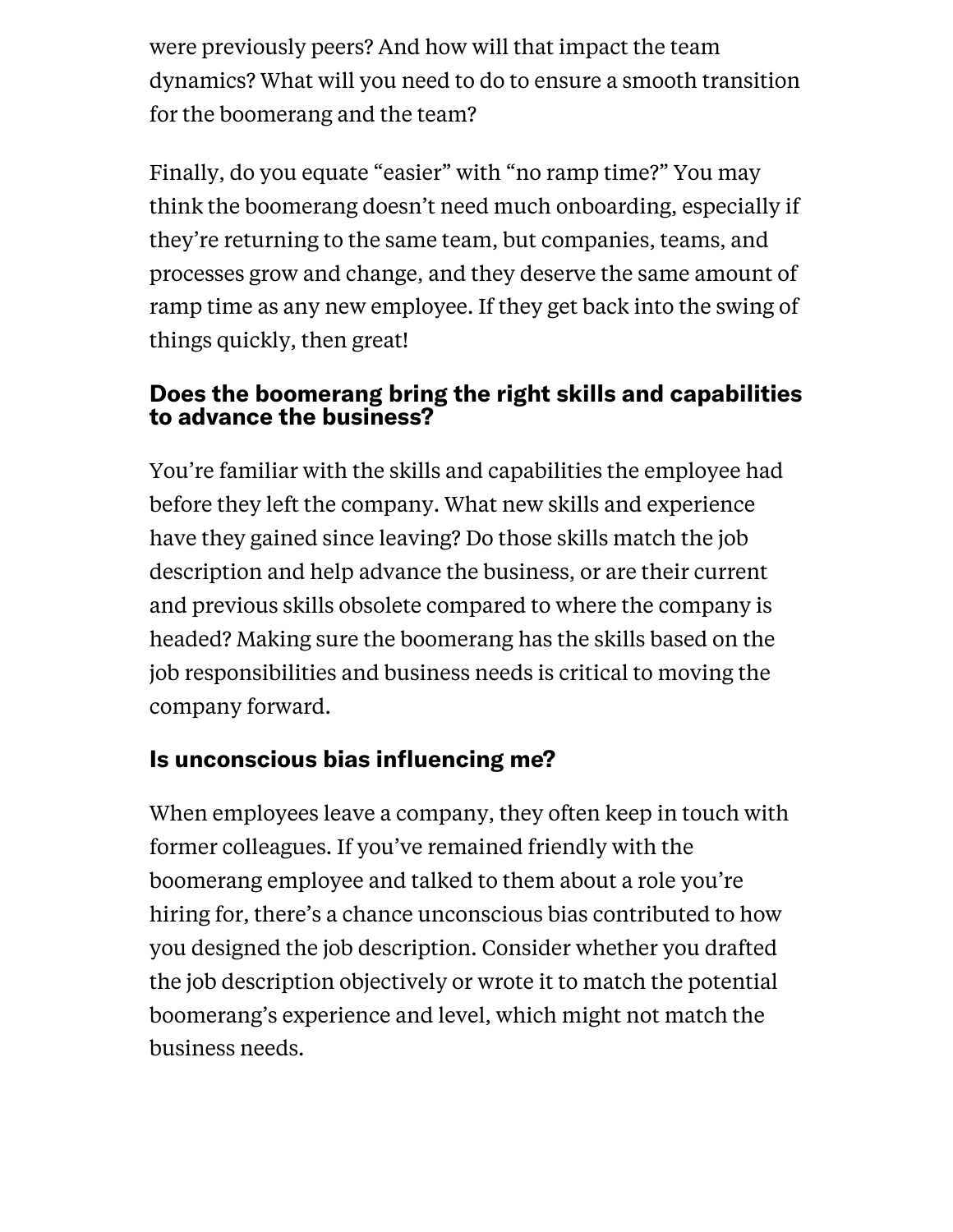Unconscious bias could also influence how you manage this friend-employee. Being a "frien-ager" — a friend who becomes a manager — can lead to inequity on the team. What will you do to combat unconscious bias in promotions, performance reviews, and overall strategic conversations?

When a high school friend hired me at NBC, we had a detailed conversation about our expectations as a manager and employee. I was fortunate he was a great boss and provided ample feedback and guidance. If I saw him and his family on the weekends, we did not discuss work or any employee, and when in the office, we didn't discuss any personal information outside of a group setting. It was a delicate balance that required a level of maturity to not make others feel excluded from "inside jokes" or make them feel that their relationships with the manager were any less meaningful than mine.

The best way to combat unconscious bias is to understand what it is, acknowledge it can exist, and listen to all employees (including the boomerang) equally. A transparent, detailed conversation with all team members about how you expect to behave as their manager and what you expect of them — to tell you if you faltered in your efforts to manage fairly — will help your employees feel empowered to discuss any perceived unfairness and will combat divisiveness within your team.

### **Have expectations of the "what" and the "how" changed since the employee left?**

Your company may have grown or changed since the former employee left, and that means the expectations of your team have changed. The boomerang may have exceeded all expectations on deliverables and been beloved by everyone who knew them. But if the expectations are different or higher now, will they be able to deliver as effectively as before?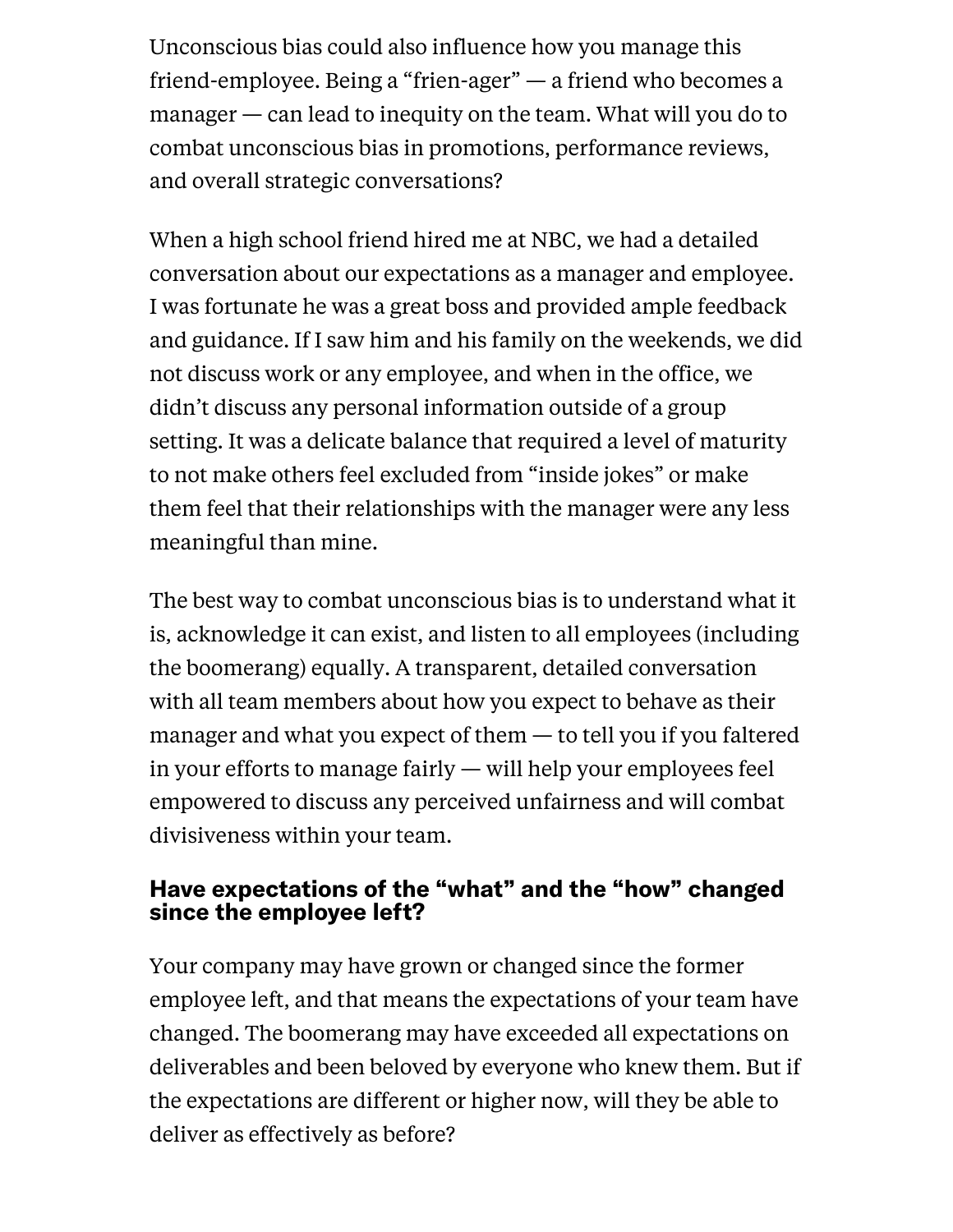Communicate any different or higher expectations to the boomerang throughout the hiring process. They need to be able to determine if the role is right for them and whether they can be successful based on the changed expectations. Without this transparency, you won't be able to have a mutual understanding of what success looks like in the role.

### **Will I be able to provide opportunities that ensure retention long term?**

As a hiring manger, it's your job to understand what's important to your employees (in other words, their values). If a former employee wants to come back, it's important to have an honest conversation about what they're looking for, why the role could be fulfilling for them, and what it will take to keep them engaged long term. For example, if the employee left to gain new skills, how will you ensure they can use those skills in this new role? What else do they want to learn, and can you provide that opportunity? If the employee left because of a lack of connection with their previous boss, will they be able to engage with you successfully? If they left for a higher title or more money, will they feel stifled again after a short period of time without a promotion or jump in salary? Without understanding the employee's values, it will be hard to provide opportunities that ensure long-term retention.

Boomerangs can provide great value to an organization based on their previous experience and the new perspectives and skills gained at another employer. It's up to managers to ensure the boomerang will be able to bring that value in the new role.

\*\*\*